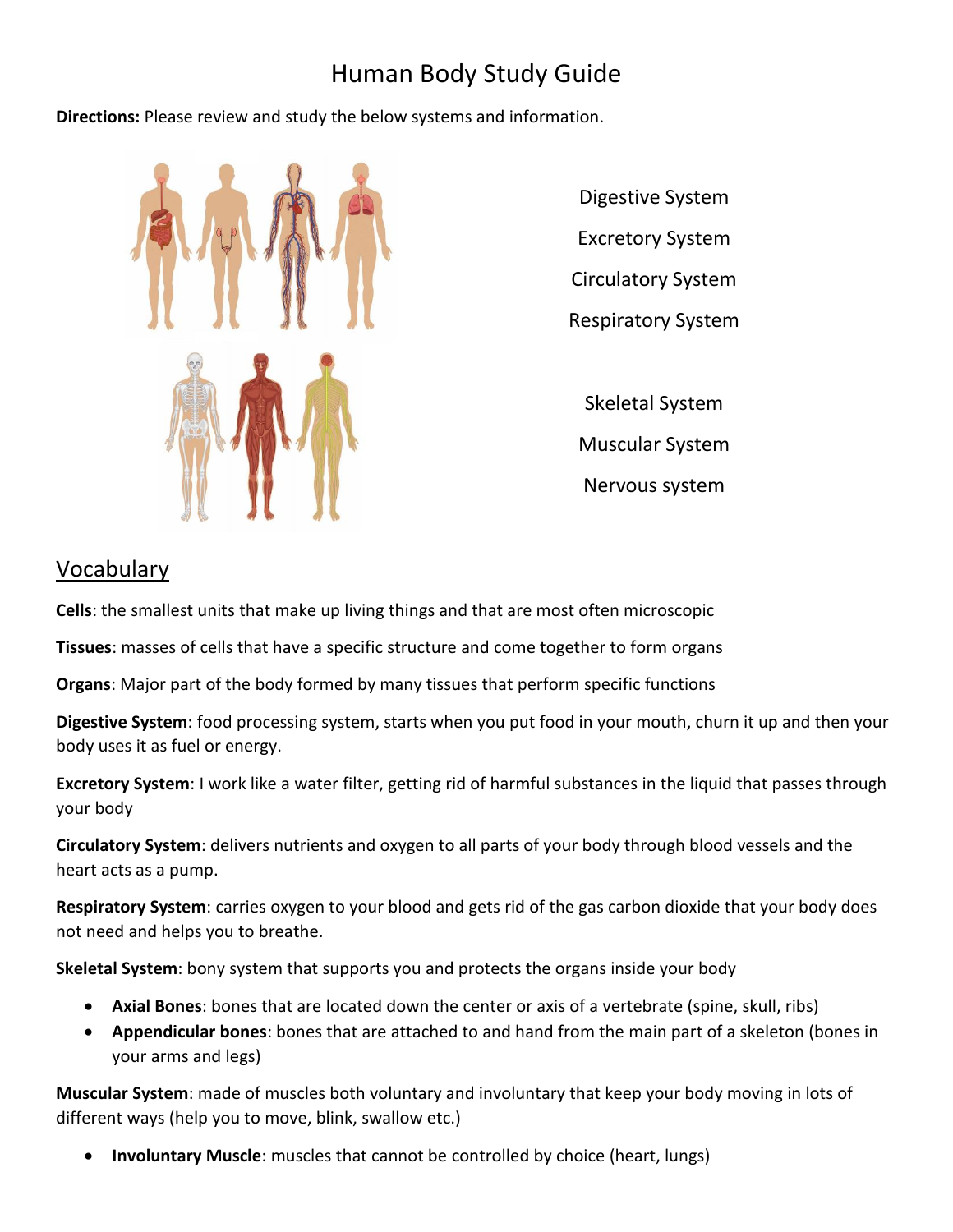- **Voluntary Muscle**: muscles that can be controlled by someone's own choice (ex. Bending an arm, moving your legs)
- **Joints**: area where two bones come together
	- o **Movable joint**: ball and socket joints that move in a circle (hips, shoulders, wrists); hinge joints that move back and forth (knees, elbows, ankles, knuckles)
	- o **Immovable joint**: joints that are locked together and do not move (skull)
	- o **Partially Movable**: they move, but not nearly as much as movable joints (ribs and breastbone)

**Nervous System**: helps you to feel, see, and hear by sending messages to the command center, which is the brain

 **Nerves**: bundles of fibers throughout the body that transmit information and sensations from the body to the brain.

**Interconnected**: having connections or things that are related to one another (if one system fails they all fail)

**Reflex**: an action that happens almost instantly often without the brain sending a message to perform the action

**X-Ray**: used to see the skeletal system and treat problems

**Farsightedness:** ability to see faraway objects but not nearby objects

**Nearsightedness:** ability to see nearby objects but not faraway objects

**Deafness:** not being able to hear sounds

#### **Concepts**

How to be healthy in all areas: teeth, gums, body, eyes, ears, skin

Describe a safe and healthy school and community environment

Identify how to be healthy emotionally, physically, mentally and socially

Describe how peers, media and technology can affect personal health

Describe things or choices that could hurt your health

#### Label:

#### **The Eye The Inner Ear**